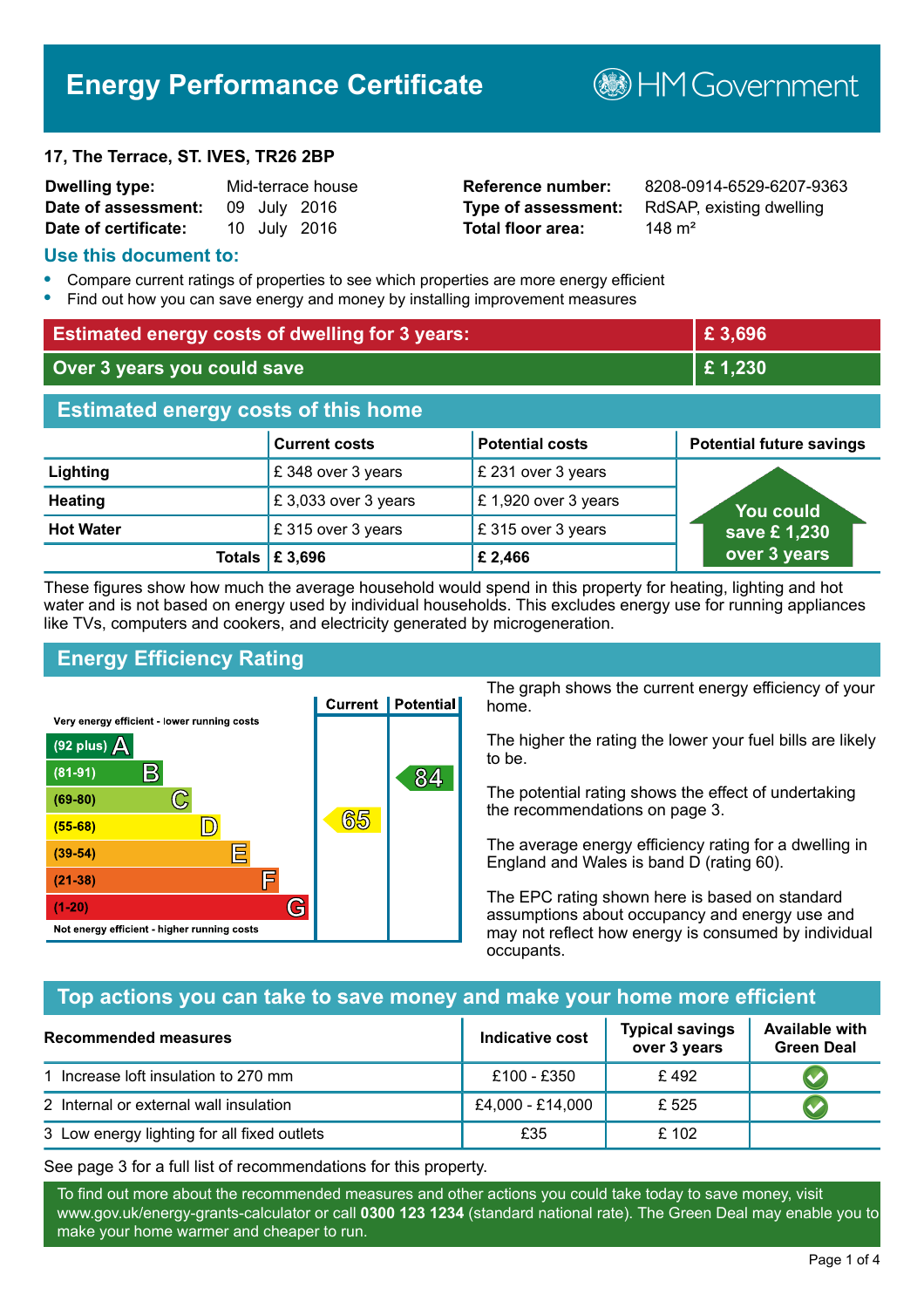| <b>Element</b>        | <b>Description</b>                                      | <b>Energy Efficiency</b> |
|-----------------------|---------------------------------------------------------|--------------------------|
| Walls                 | Granite or whinstone, as built, no insulation (assumed) | *****                    |
|                       | Solid brick, as built, no insulation (assumed)          | ★☆☆☆☆                    |
|                       | Timber frame, as built, insulated (assumed)             | ★★★★☆                    |
| Roof                  | Pitched, no insulation                                  | ★☆☆☆☆                    |
|                       | Pitched, insulated (assumed)                            | ★★★★☆                    |
| Floor                 | Suspended, no insulation (assumed)                      |                          |
|                       | Solid, no insulation (assumed)                          |                          |
|                       | Solid, insulated (assumed)                              |                          |
| Windows               | Mostly double glazing                                   | ★★★☆☆                    |
| Main heating          | Boiler and radiators, mains gas                         | ★★★★☆                    |
| Main heating controls | Programmer, room thermostat and TRVs                    | ★★★★☆                    |
| Secondary heating     | None                                                    |                          |
| Hot water             | From main system                                        | ★★★★☆                    |
| Lighting              | Low energy lighting in 50% of fixed outlets             | ★★★★☆                    |

#### **Summary of this home's energy performance related features**

Current primary energy use per square metre of floor area: 211 kWh/m² per year

The assessment does not take into consideration the physical condition of any element. 'Assumed' means that the insulation could not be inspected and an assumption has been made in the methodology based on age and type of construction.

See addendum on the last page relating to items in the table above.

#### **Low and zero carbon energy sources**

Low and zero carbon energy sources are sources of energy that release either very little or no carbon dioxide into the atmosphere when they are used. Installing these sources may help reduce energy bills as well as cutting carbon. There are none provided for this home.

#### **Your home's heat demand**

For most homes, the vast majority of energy costs derive from heating the home. Where applicable, this table shows the energy that could be saved in this property by insulating the loft and walls, based on typical energy use (shown within brackets as it is a reduction in energy use).

| <b>Heat demand</b>           | <b>Existing dwelling</b> | Impact of loft<br>insulation | Impact of cavity<br>wall insulation | Impact of solid<br>wall insulation |
|------------------------------|--------------------------|------------------------------|-------------------------------------|------------------------------------|
| Space heating (kWh per year) | 18.775                   | (3, 451)                     | N/A                                 | (3,679)                            |
| Water heating (kWh per year) | 2.174                    |                              |                                     |                                    |

You could receive Renewable Heat Incentive (RHI) payments and help reduce carbon emissions by replacing your existing heating system with one that generates renewable heat, subject to meeting minimum energy efficiency requirements. The estimated energy required for space and water heating will form the basis of the payments. For more information, search for the domestic RHI on the www.gov.uk website.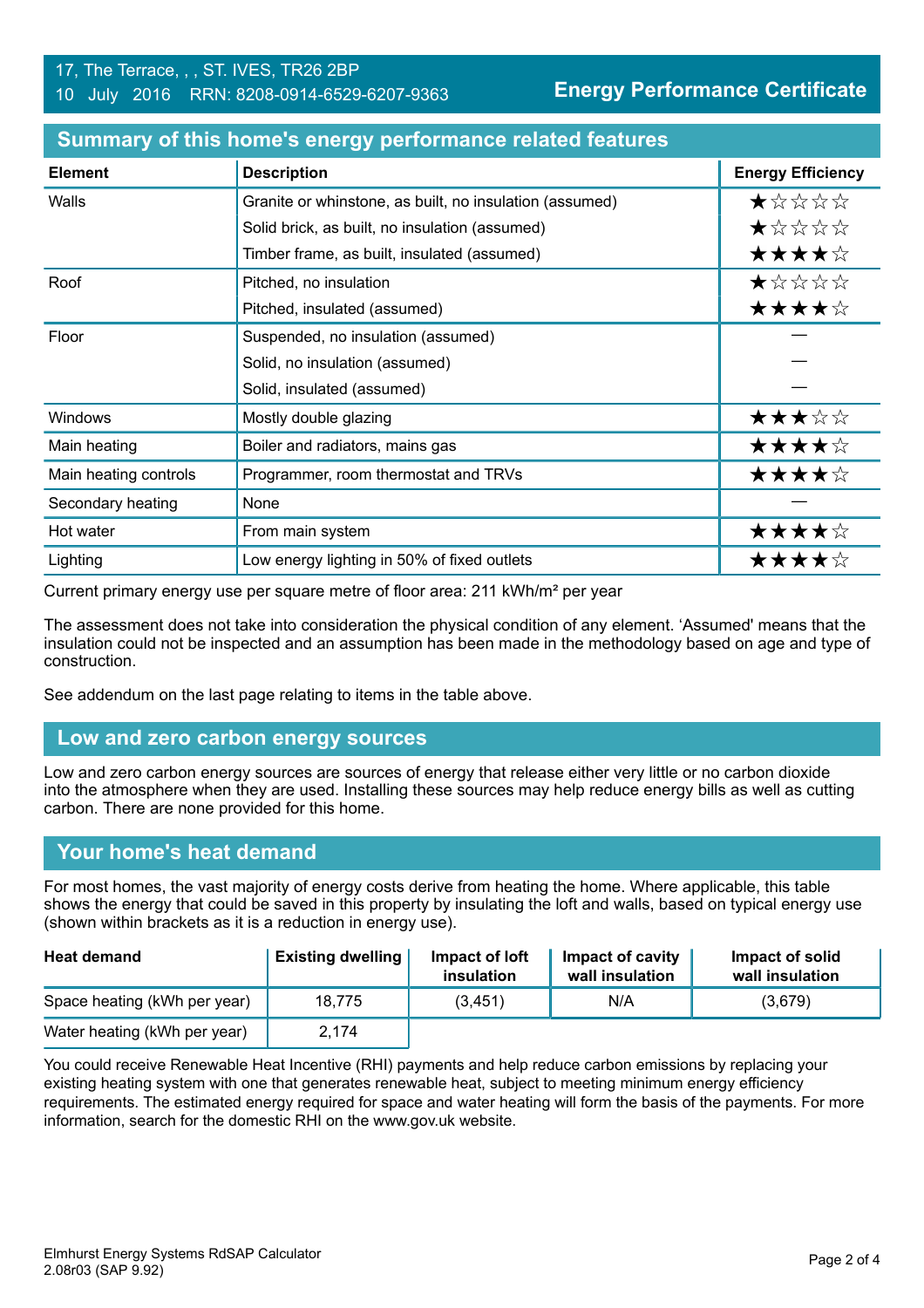#### 17, The Terrace, , , ST. IVES, TR26 2BP 10 July 2016 RRN: 8208-0914-6529-6207-9363

#### **Recommendations**

The measures below will improve the energy performance of your dwelling. The performance ratings after improvements listed below are cumulative; that is, they assume the improvements have been installed in the order that they appear in the table. Further information about the recommended measures and other simple actions you could take today to save money is available at www.gov.uk/energy-grants-calculator. Before installing measures, you should make sure you have secured the appropriate permissions, where necessary. Such permissions might include permission from your landlord (if you are a tenant) or approval under Building Regulations for certain types of work.

Measures with a green tick  $\bullet$  may be supported through the Green Deal finance. If you want to take up measures with an orange tick **th** through Green Deal finance, be aware you may need to contribute some payment up-front.

| <b>Recommended measures</b>               | <b>Indicative cost</b> | <b>Typical savings</b><br>per year | <b>Rating after</b><br><b>improvement</b> | <b>Green Deal</b><br>finance |
|-------------------------------------------|------------------------|------------------------------------|-------------------------------------------|------------------------------|
| Increase loft insulation to 270 mm        | £100 - £350            | £164                               | <b>C70</b>                                | $\blacktriangledown$         |
| Internal or external wall insulation      | £4,000 - £14,000       | £175                               | C75                                       |                              |
| Low energy lighting for all fixed outlets | £35                    | £ 34                               | C76                                       |                              |
| Replacement glazing units                 | £1,000 - £1,400        | £ 37                               | C77                                       |                              |
| Solar photovoltaic panels, 2.5 kWp        | £5,000 - £8,000        | £312                               | <b>B84</b>                                |                              |

# **Opportunity to benefit from a Green Deal on this property**

Green Deal Finance allows you to pay for some of the cost of your improvements in instalments under a Green Deal Plan (note that this is a credit agreement, but with instalments being added to the electricity bill for the property). The availability of a Green Deal Plan will depend upon your financial circumstances. There is a limit to how much Green Deal Finance can be used, which is determined by how much energy the improvements are estimated to **save** for a 'typical household'.

You may be able to obtain support towards repairs or replacements of heating systems and/or basic insulation measures, if you are in receipt of qualifying benefits or tax credits. To learn more about this scheme and the rules about eligibility, call the Energy Saving Advice Service on **0300 123 1234** for England and Wales.